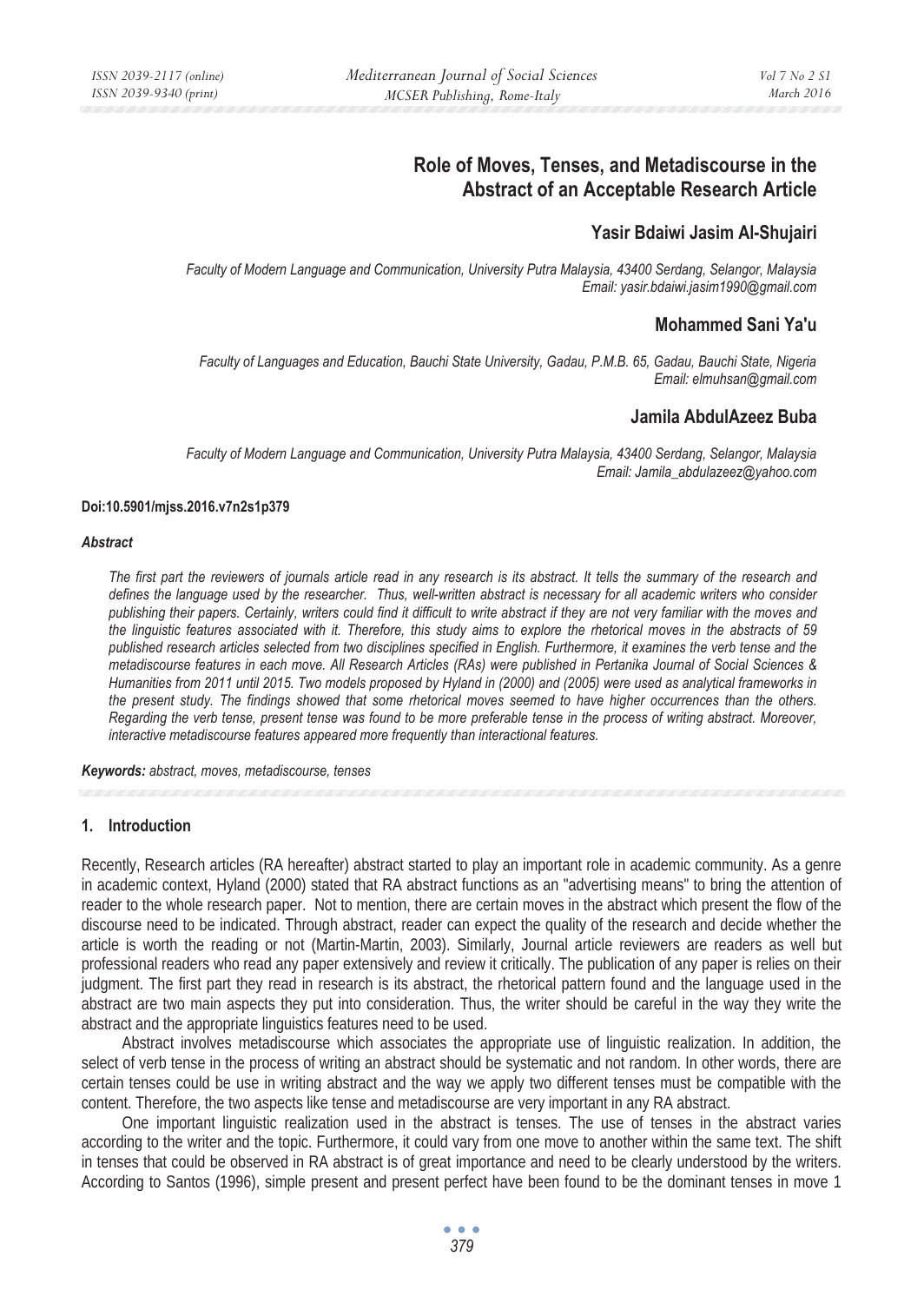| ISSN 2039-2117 (online) | Mediterranean Journal of Social Sciences | Vol 7 No 2 SI |
|-------------------------|------------------------------------------|---------------|
| ISSN 2039-9340 (print)  | MCSER Publishing, Rome-Italy             | March 2016    |

(the introduction) as the researchers tended to apply these present tenses to state general background about the topic. In addition, he found that simple past, simple present modals signaled move 3 (the purpose). Regarding move 3, Santos observed that whenever the sentence started with the subject (this paper) or (this article), simple present tense was used and whenever the sentence started with (the research) or (the study), simple past tense was used. In this line, Malcolm (1987) argued that the research article is a "communicative event" contains two different times. The first is the moment of reading and the second is the moment of writing.

Regarding the metadiscourse, Zellig Harris (1959) coined the term metadiscourse. It represents what the sender attempts to guide the receiver's perception of a text. Later on, Hyland (2005) defined metadiscourse as an umbrella term to include an apparently heterogeneous array of cohesive and interpersonal features which help relate a text to its context. He sub-categorized the features of metadiscourse into two main categories: interactive and interactional. The former helps the reader to move through the test as a whole while the later takes the reader involvement further step deeper. Unlike L1 writers, L2 writers learn the functions of the metadiscourse features consciously by instruction form. The use of metadiscourse features shows the writer's "friendly" attitude to the reader and provides coherent and related ideas from one to another (Hyland, 2005).

Therefore, along with the rhetorical moves, the two linguistic realizations that have been mentioned above are very significant for writing abstract. Journal reviewers might base their judgments about the research on the abstract part. Thus, academic writers who consider publishing their research paper in a high impact factor journal need to be aware of the rhetorical moves found in the abstract. More significantly, they need to understand the linguistics' features in each move and apply them when they write an abstract.

### *1.1 Research Questions*

The present study aims to answer the following questions:

- 1- What are the common rhetorical moves in published RA abstracts?
- 2- What are the preferred tenses applied in each move in the abstract?
- 3- What are the metadiscourse features used in the abstract's moves?

# **2. Literature Review**

In fact, abstract is one of the most important parts in any research article. "The abstract is generally the readers' first encounter with a text, and is often the point at which they decide whether to continue and give the accompanying article further attention or to ignore it" Hyland (2000). According to Bhatia (1993), an abstract is "a description or factual summary of the much longer report, and is meant to give the reader an exact and concise knowledge of the full article". Thus, studies on writing RAs abstracts in particular are of high significant for the academic writers.

In the past few years, studies on the rhetorical pattern in the abstracts have been received an intention among scholars. For example, Doro, k., (2013) analyzed the rhetorical moves in two fields of English namely; linguistics and English literature. The findings showed that all the five moves are included in only 5 abstracts. In addition, it was found that move2 (presenting the research) and move3 (methodology) are the most frequently employed moves. Regarding to the differences, the result showed that linguistics abstracts seem to follow the five moves more than the literature abstracts. In another study, Suntara & Usaha (2013) examined the rhetorical patterns in 200 abstracts of two disciplines; linguistics and applied linguistics. All the selected abstracts are published between 2009 and 2012. The findings showed three conventional moves in both disciplines namely; the purpose move, the method move and the findings move. In contrast, the introduction move and the conclusion move were found to be optional. In the same vein, (Samraj, 2005; Pho, 2008; Cross and Oppenheim, 2006; Ren & Li 2011) are all studies which investigated the rhetorical pattern in abstract writing. However, only few studies have been conducted to investigate the linguistics realizations that accompany the moves in the abstract.

One of the linguistic realizations in abstract writing is verb tense. Salager- Meyer (1992), for example, analyzed the abstracts written in medicine across various genres. This researcher found some interesting results. He discovered that simple past tense and simple present tense are mainly used in medical abstracts for very different purposes. In another study, Tseng (2011) examined 90 research article abstracts in three applied linguistics journals. He found fourmoves structure, and the dominant tense used was simple present tense. He attributed the dominance of present tense to the nature sub-disciplines in applied linguistics. More recently, Esfandiari (2014) conducted a study that examined the use of rhetorical moves and verb tense in two sub-disciplines of computer science. In terms of verb tense, Esfandiari (2014) found that present tense is the preferred tense in both sub-disciplines.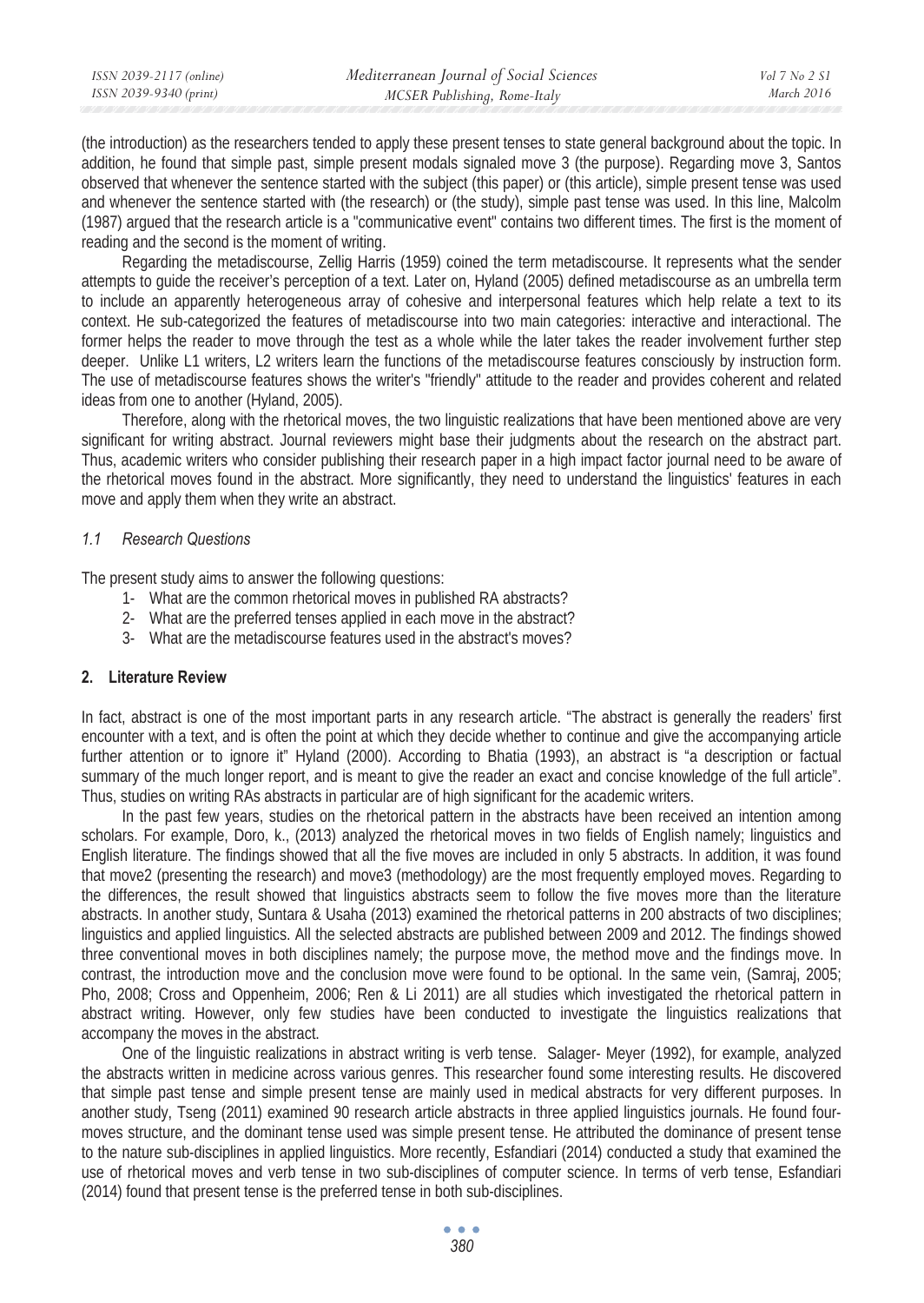| ISSN 2039-2117 (online) | Mediterranean Journal of Social Sciences | Vol 7 No 2 S1 |
|-------------------------|------------------------------------------|---------------|
| ISSN 2039-9340 (print)  | MCSER Publishing, Rome-Italy             | March 2016    |

Another important linguistic realization in writing abstracts is the use of metadiscourse features. Limited studies have examined the metadiscourse features that accompany the moves in the abstract. Lon et al., (2012) for example, analyzed the move pattern along with the metadiscourse features. 100 abstracts of undergraduates' final term papers from Computer and Communication System Engineering have been selected to be investigated. Santos' (1996) model of five moves and Hyland (2005) model of metadiscourse features have been adopted as frameworks of analysis. The findings showed that not all moves are used in sequence from Move 1 to Move 5, while the omission of move 4 (the findings) and 5 (the conclusion) have been occurred in most of their abstracts. Moreover, it has been found that students have limited capacity in the use of metadiscourse features in their writing abstract. The study suggested that teachers and students need to be explicitly aware of the five moves and the metadiscourse discourse features that accompany them. In the same line, Khedri et al (2015) investigated Interpersonal-driven Features in Research Article Abstracts in two disciplines namely; applied linguistics and Economics. The findings showed that there is a variation across the two fields of knowledge studied.

In short, recently, the stress of the studies on RA abstracts proves the importance of a well-written abstract in the academic community. According to Lores (2004), abstracts "constitute the gateway that lead readers to take up an article, journals to select contributions, or organizers of conferences to accept or reject papers". However, many writers are not aware of the moves and the linguistic realizations that construct an acceptable abstract. Therefore, they face difficulties in publishing their research articles in a high impact journal. Accordingly, the present study seeks to shed light on the components that construct a well written abstract.

# **3. Method**

# *3.1 The Corpus Selected*

The corpus of this study is 60 RA abstracts. They have been selected from two disciplines, which are applied linguistics (AL) and teaching English as a second language (TESL). The reason behind selecting RA from these two disciplines is because the authors of such studies are specialized in English and more experts in the use of language than those who are from different fields. All articles that have been selected were taken from Pertanika journal of social science and humanities (official journal of University Putra Malaysia that is scopus indexed journal and considered to be a high impact factor journal. In addition, all articles have been published very recently, between 2011 and 2015.

# *3.2 The Models of Analysis*

 Santos' (1996) and Hyland's (2000) are two significant models in abstract writing that have been repeatedly mentioned and used in the literature. Similarly, both models have five moves and their functions are almost the same. Santos' (1996) model was based on the abstract in the field of applied linguistics while Hyland's (2000) model was based on various disciplines such as; applied linguistics, marketing, engineering, physics and etc. To answer the first question, Hyland's (2000) model is more suitable for the purpose of this study that seeks to help the academic writers in all fields of knowledge about the components that create a well-written abstract.

| Move                             | <b>Move</b>                                                                                         |
|----------------------------------|-----------------------------------------------------------------------------------------------------|
| Move 1: Situating the research   | Setting the scene for the current research (topic generalization)                                   |
| Move 2: Presenting the research  | Stating the purpose of the study, research questions and/or hypotheses                              |
|                                  | Move 3: Describing the methodology Describing the materials, subjects, variables, procedures        |
| Move 4: Summarizing the findings | Reporting the main findings of the study                                                            |
| Move 5: Discussing the research  | Interpreting the results/findings and/or giving recommendations, implications/applications of study |

Figure 1: Santos's (1996) five moves model

To indicate whether a particular move was obligatory or optional, the frequency of each move was counted. According to Santos's (1996) results, 80% was established as the benchmark for an obligatory move. The move was considered an optional when the frequency of its occurrence in all abstracts is below 80%.

The present study also seeks to analyze the tenses and identify the preferred tense used in each move in the abstract. The verb tense used in each move has been identified manually by reading the abstract and looking at each move.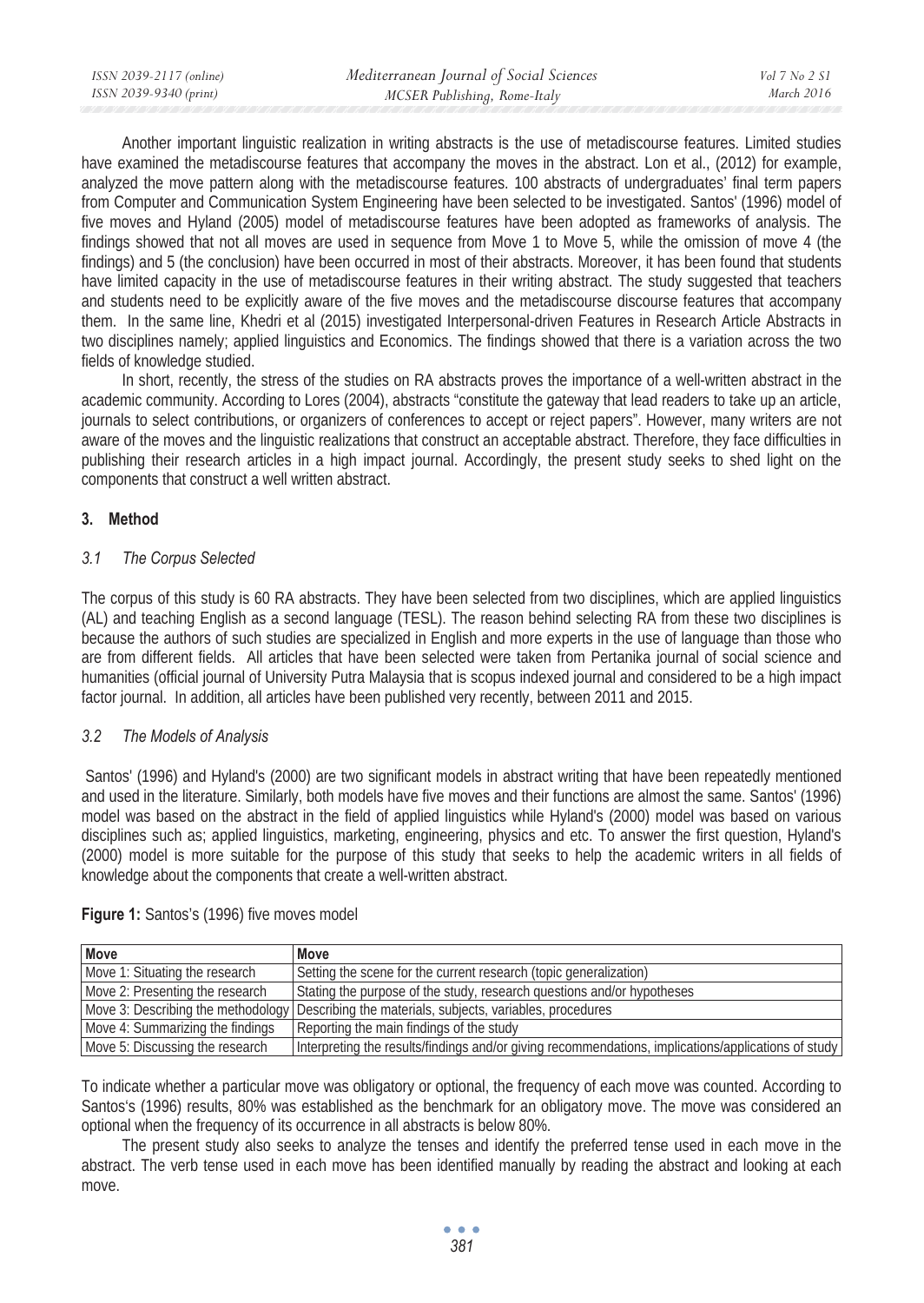| ISSN 2039-2117 (online) | Mediterranean Journal of Social Sciences | Vol 7 No 2 S1 |
|-------------------------|------------------------------------------|---------------|
| ISSN 2039-9340 (print)  | MCSER Publishing, Rome-Italy             | March 2016    |

Regarding the metadiscourse features, Hyland's model (2005) of interpersonal metadiscourse taxonomy has been adopted to analyze and identify the features of metadiscourse used in each move in RA abstracts. First, the metadiscourse features have been manually recognized according to the sub categories in Hyland's model. Then, the recognized words were searched using AntConc program to identify the frequency of their occurrence in the text.

| Category           | <b>Function</b>                                 | <b>Examples</b>                           |
|--------------------|-------------------------------------------------|-------------------------------------------|
| Interactive        | Help to guide the reader through the text       | <b>Resources</b>                          |
| Transition         | Express relations between clauses               | Moreover,; however,; therefore; and       |
| Frame markers      | Refer to discourse acts, sequences or stages    | Firstly: in conclusion: purpose           |
| Endophoric markers | Refer to information in other parts of the text | In this part; In Chapters 2; in section 1 |
| Evidentials        | Refer to information in other texts             | According to z; cite                      |
| Code glosses       | Elaborate propositional meanings                | Specifically; for example; defined as     |
| Interactional      | Involve the reader in the text                  | <b>Resources</b>                          |
| Hedges             | Withhold commitment and open dialogue           | Claim; may; sometimes                     |
| <b>Boosters</b>    | Emphasize certainty or close dialogue           | In fact; indeed; show                     |
| Attitude markers   | Express writer's attitude                       | Important; I agree;                       |
|                    | toward the propositional information            | Prefer                                    |
| Self-mentions      | Explicit reference to the writer                | I; we; my; the author; us                 |
| Engagement markers | Explicitly build relationship with reader       | Classify; increase; state                 |

**Figure 2.** Hyland's Metadiscourse Model (2005)

### **4. The Findings**

#### *4.1 Moves*

**Table 1:** The rhetorical moves in RA abstracts

| <b>Moves</b>               |                   |                     |       |                    |              |
|----------------------------|-------------------|---------------------|-------|--------------------|--------------|
| Total number of Occurrence | $\sim$<br>٠4<br>◡ | --<br>hh<br>JJ      | 56    | 48                 | $\sim$<br>JJ |
| (% )<br>Percentage         | $.6\%$            | 2%<br>O2<br>7 J . Z | 94.9% | 3%<br>01<br>O I .3 | 55.9%        |

Table 1, shows that the most frequent move used is move 3 (describing the methodology) which has 94.9%, followed by move 2 (presenting the research) which has 93.2%, and move 4 (summarizing the findings) with 81.3%, and the data analysis shows that the less frequent move used is discussing the research which has 55.9%.

#### *4.2 Tenses*

**Table 2:** The frequency and the percentage of the tense used

| <b>Moves</b> | Move ' | Move 2 | Move3 | Move 4 | Move <sub>5</sub> | Total number | Percentage |
|--------------|--------|--------|-------|--------|-------------------|--------------|------------|
| Present      | 34     |        | ∪ו    | 10     | $\sim$<br>ZC      | 128          | 56.7%      |
| Past         |        |        |       | 29     |                   |              | 42.9%      |
| Future       |        |        |       |        |                   |              | 4%         |

Table 2 indicates that the most frequent used tense in the moves is the present tense which has 56%, followed by past tense with a percentage of 42.9%, and the least frequent used tense is the future tense, which has 0.45

### *4.3 Metadiscourse Features*

**Table 3:** Top six linguistics realizations

| And                     | $\sim$<br>915G | -his<br>studv | $\sim$<br>٦E.<br>uuv.<br>11 | $\cdots$<br><b>LOCU</b> | ale |
|-------------------------|----------------|---------------|-----------------------------|-------------------------|-----|
| $\sim$ $\sim$<br>$\sim$ | $\sim$<br>--   | .<br>д.<br>τJ | υu                          |                         |     |

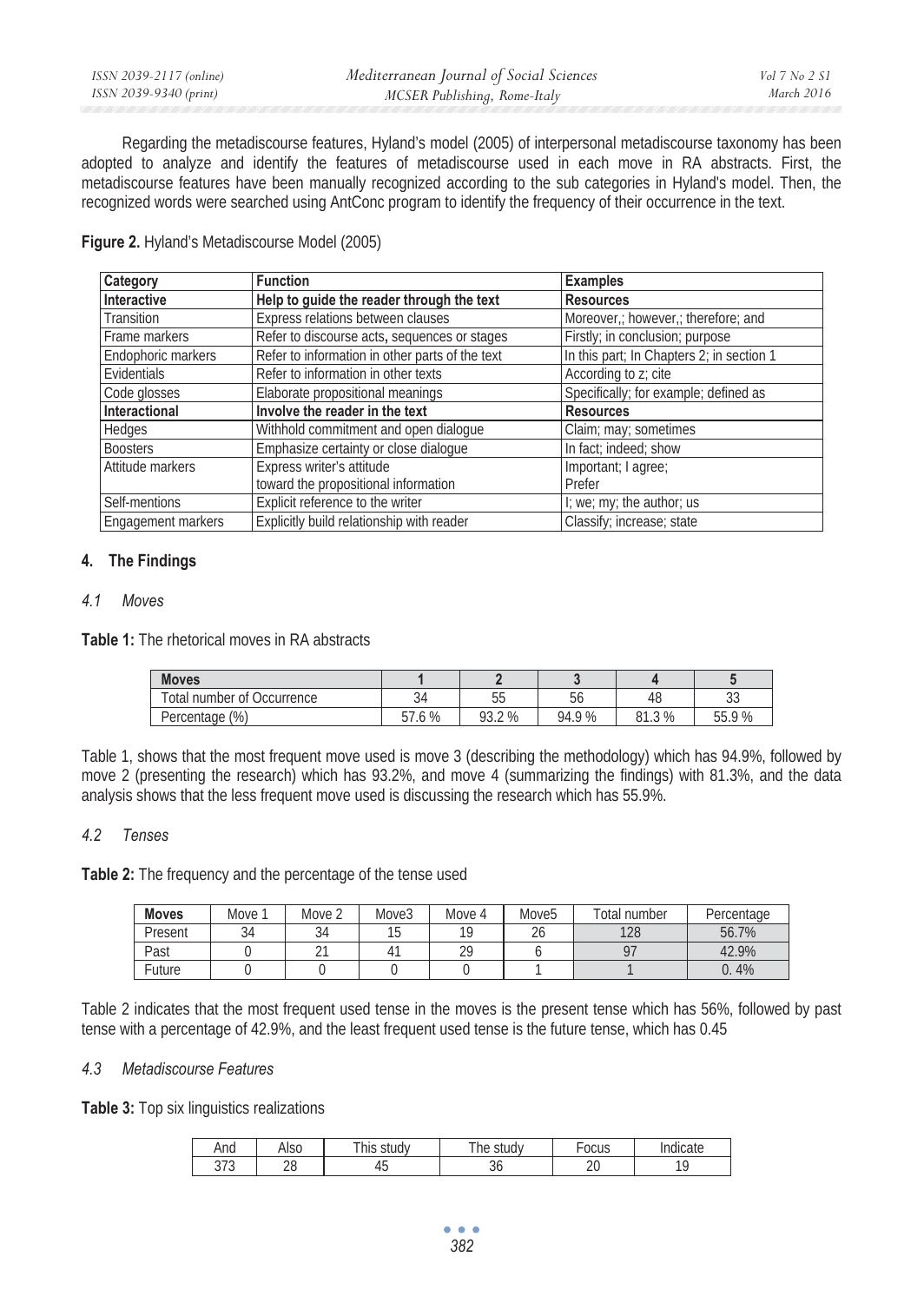| ISSN 2039-2117 (online) | Mediterranean Journal of Social Sciences | Vol 7 No 2 S1 |
|-------------------------|------------------------------------------|---------------|
| ISSN 2039-9340 (print)  | MCSER Publishing, Rome-Italy             | March 2016    |

Moving to metadiscourse, the 6 most common linguistic realizations are *And, Also, This study, The study, Focus,* and *Indicat*e. However the realization that occurs most frequently is *And* which appeared 373 times in the research abstracts; and the least realization is *indicate* which appeared only 19 times. It is important to note that the authors of this study found out that *The study* and *This study* also have high frequency of usage, even though they are not included in Hylands 2005 model of metadiscourse features.

### *4.3.1 Interactive Metadiscourse*

#### **Table 4:** Transitions

| And                         | $\sim$<br>915U | While | But | <b>CAST AND</b><br>માાળા .<br>и н | owever<br>−1. | hus |
|-----------------------------|----------------|-------|-----|-----------------------------------|---------------|-----|
| $\sim$ $\sim$<br><b>UIU</b> | $\sim$         |       |     |                                   |               |     |

In interactive metadiscourse the transition markers (see table 7 above) that are found are *And, Also, While, But, In addition, However, Thus*. The word that occur most frequently is *And,* while the least is Thus

# **Table 5:** Frame markers

|          | $\Lambda$ in<br>ЧШI | $\cdots$<br>Mel<br>UЛ | ີ | hen | 14 A<br>anei |  |
|----------|---------------------|-----------------------|---|-----|--------------|--|
| $\Omega$ |                     | ◢                     |   |     |              |  |

As for the frame markers, (focus, aim, well, purpose, then, after, before) are commonly used. But the most frequently used among them is (focus) which has the highest frequency while (before) has the least frequency of occurrence.

#### **Table 6:** Elaborators

The above table shows that *Namely* as an elaborator has the highest occurrence, then followed by *such as*, which occurred 7 times while *specifically* and *that is* has the least with 3 occurrences each.

### *4.3.2 Interactional Metadiscourse*

#### **Table 7:** Hedges

| ш |   | $\sim$<br>')ulu | Mav | ould. | والمرتجرا<br>M | $\overline{1}$<br>M | יי |
|---|---|-----------------|-----|-------|----------------|---------------------|----|
| - | × |                 |     |       |                |                     |    |

In interactional metadiscourse, the hedging device that appeared most frequently is *Indicate* (19) followed by *About* (12), while *frequently* has the least usage in the hedging category**.** 

### **Table 8:** Boosters

| - 1<br>-ina | $\overline{\mathbf{m}}$<br>י Juliu | Show | $\sim$<br>showed | <br>ndicate | <br>cated | Have | $\sim$<br>ias |
|-------------|------------------------------------|------|------------------|-------------|-----------|------|---------------|
|             |                                    |      |                  |             |           | nn   |               |

The boosters that are commonly found in the corpus of this study are *Find, Found, Show, Showed, Indicate, Indicated, Have,* and *Has*. The most frequently used is *Have* with 29 occurrences while the least used is Find with 3 occurrences (see table 11 above)

### **Table 9:** Attitude Markers

| indoniani |  | rth. | VE |
|-----------|--|------|----|
|           |  |      |    |

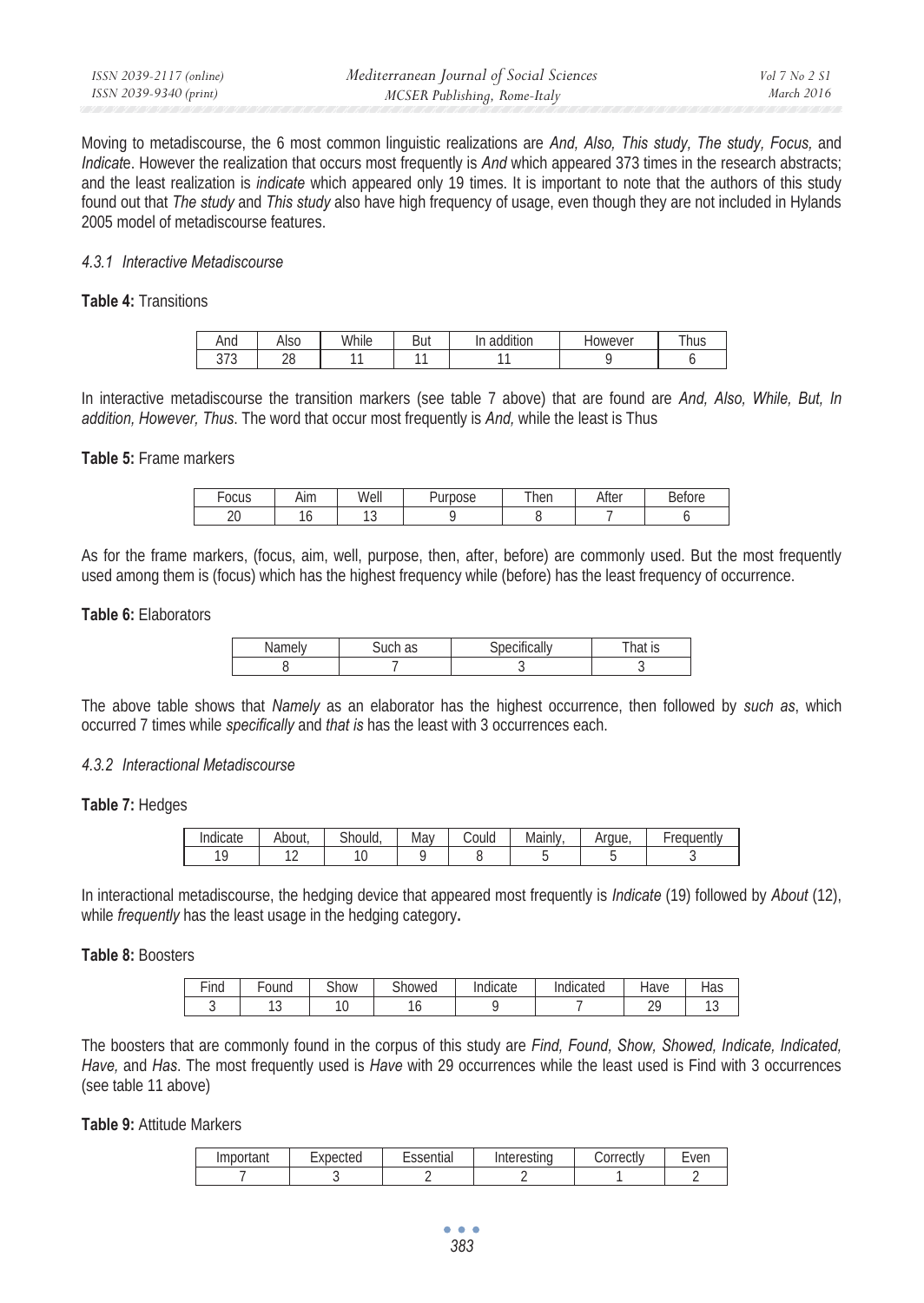In terms of occurrence in attitude markers, the expression *Important* has the highest number of occurrence with (7) occurrences, followed by *Expected* with (3) and *Essential, Interesting* and *Even* has (2) respectively. The least attitude marker that is used is *Correctly* with only a single appearance.

#### **Table 10:** Self mentions

| We | )ı ır<br>้นเ | M١ |  | $\overline{\phantom{a}}$<br>w<br>нег |
|----|--------------|----|--|--------------------------------------|
|    |              |    |  |                                      |

The preferred form of self-mention is the personal pronoun *We and Our*, against the possessive case of *My, The author*, and *The Writer*.

#### **Table 11:** Engagement Markers

| u |  | $\sim$<br>.<br>ت ب | ⁄ ρ<br>w<br>,,,,,, | ۱۵۲<br> | <b>AVE</b> |  |
|---|--|--------------------|--------------------|---------|------------|--|
|   |  |                    |                    |         |            |  |

The engagement markers that were identified (see table 14 above), among them, the most frequently used marker is *Select*, which appeared 9 times, followed by *Determined* with 7 occurrences, *Observed* had 4, while *Increase, Analyzed, Have to* and *consider* have 3 occurrences each.

### **5. Discussions and Conclusion**

In view of the frequency analysis of abstracts from the corpus, it could be concluded that some rhetorical moves appeared to have higher incidence of occurrences than the others. This disparity in the occurrences might be connected to the obligatory and optionality of the moves in the abstracts. Accordingly, the data obtained from the corpus of this study reveal that move 2, 3, and 4 emerged to have higher percentages of the occurrences (see table 3) of which according to the Santos' (1993) benchmark are considered obligatory rhetorical moves. That means, they all have 80 percentages and above. Contrariwise, move 1 and 5 are considerably optional moves for their lower entries in the abstracts. Considering the fact that move 1 has a high incidence of occurrence in the corpus, it does not qualify to be obligatory in accordance with the benchmark. It appears that writers of these abstracts seem to prefer a direct approach while writing abstracts, owing to their ultimate goals which are reflected in the introductory line, avails the reader an overview on what study is all about. Therefore, the finding demonstrates that move 3 which describes the methodology, has the highest frequency of occurrence as it represents 94.9%. The antecedence of methodology has characterized with detailed explanation of procedures used in data collection. This move is followed by 2, that is, presenting the research which has 93.2% (see table 3). However, considering the fact that move 1 has a high incidence of occurrence in the corpus, it is not qualified to be obligatory move in accordance with the said benchmark. It gives the impression that writers of these abstracts seem to prefer a direct approach while writing, owing to the fact that their ultimate goals are reflected in the introductory line which avails the reader an overview on what the paper is all about. Obviously, it is really interesting as the finding indicates that move 2, 3 and 4 are found to be conventional since they showed greater frequencies compared to move 1 and 5. These results seem to coincide with Santos' (1996) results in virtually all respects. It differ with Santos' only in the number of percentages, but the conventionality (obligatory) and optionality of the moves remain the same. This is presumably because writers mainly focused on purpose of the study, methodology applied as well as findings derived from the study which they considered it to be most important sections in the abstracts. However, move 5 emerges the least amongst the five moves examined as it has the lowest tokens. Considerably, this is not unconnected to the attitude of writers, thinking that since all the information needed have already been stated in the abstract, it is not necessary to restate it in the conclusion move. The writers therefore tend to ignore this move, sometimes deliberately. In essence, to buttress this claim, there is a study conducted by San et al (2012) who found, in their comparative study of rhetorical moves in abstracts, that conclusion has the least tokens with only 20% in the abstracts of expert writers. Above all, this can be supported by number of previous studies in the field of genre studies. For example, Lon et al (2012) and Doro (2013) found second, third and fourth move preference patterns in the abstracts studied. Although they used Hyland's (2000) model of rhetorical move analysis, Espandiari (2014) and Suntura & Usaha (2013) revealed a consistent finding.

With reference to the occurrence of tense type, it is obvious that finding indicates that present tense is the most prevalent tense in the corpus. Being dominant tense used in the abstracts, it is not far away from the fact that writers use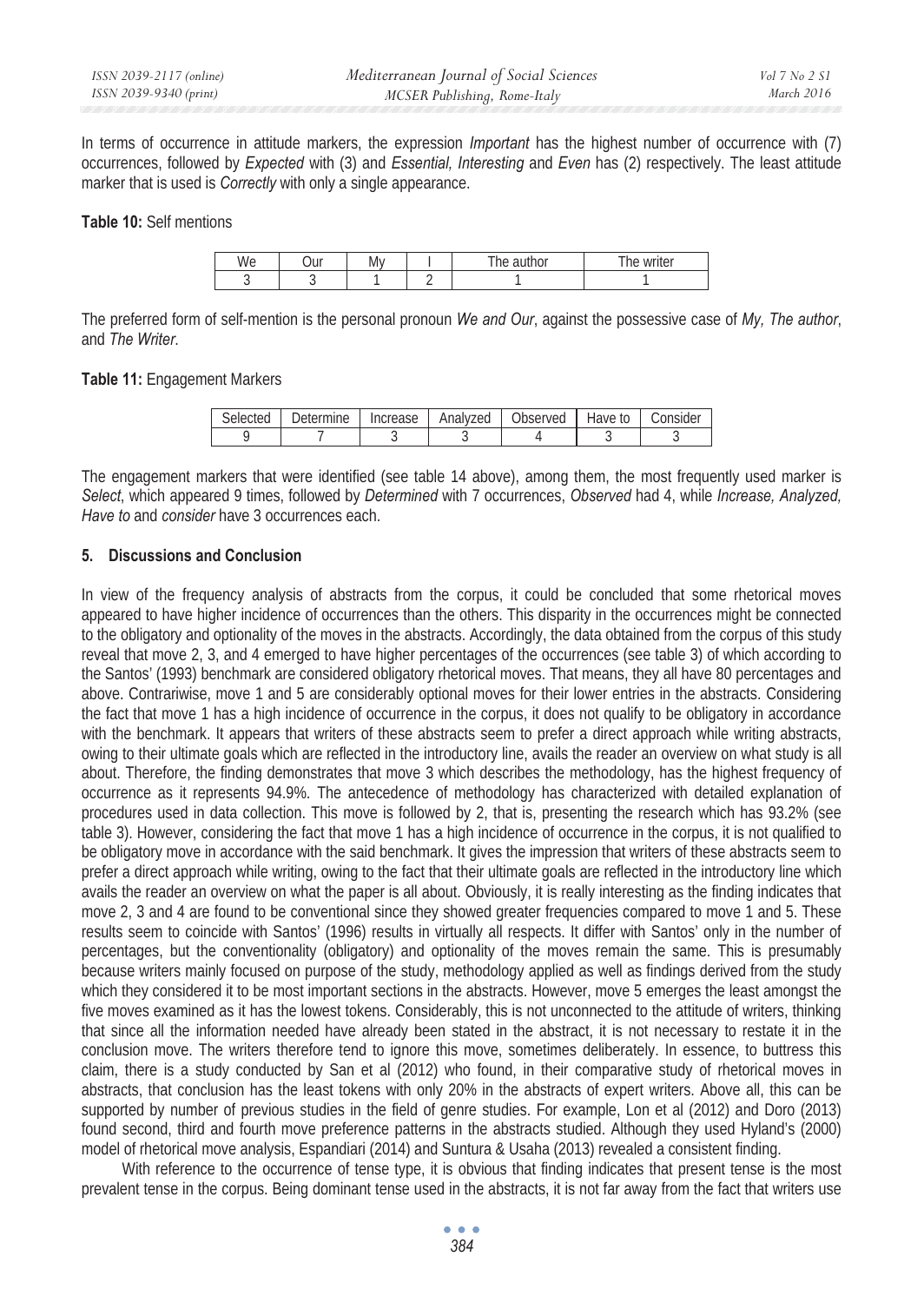it to show the current state of knowledge. Hence, present tense may be preferred tense for that matter. However, this finding is backed up by the findings of various studies such as Tseng (2011), Saboori & Hashemi (2013) and Espandiari (2014) whom in their studies that concern with the analysis of verb tense respectively found results that are in congruent with this study. In the contrary, Swales & Feak (2004) who also examined verb tense found results that contradict this study as he discovered that researchers often use present tense in the opening and concluding sentences of their abstracts.

The point that should not be overlooked here is the metadiscoursal elements used by the writers of the abstracts. Apparently, the study reveals an interesting finding as the interactive instances appeared most frequently thereby indicating that writers bear their readers in mind while writing an academic work. For all intents and purposes, writers organise the discourse in such a way that their intents will easily be deduced by their readers due to the way they manage the flow of information. This can be seen from data pictured in the tables above. For instance, the use of transitions, frame markers etc which exhibited highest tokens are the testimony of cohesive discourse organisation. However, various instances of interactional metadiscourse found in the corpus showed writers' approaches to interact with readers by proposing their arguments, their feelings, their attitudes and above all their commitment to the texts itself. Thus, writers clearly share their ideas with a view to involve their readers into the discourse. This is justifiable as the study indicates frequent use of hedges and boosters by abstract writers. Most importantly, through the interactional metadiscourse elements, writers distinguish between facts and opinions in academic writings. Also, the propositions of writers appeared to be sound and indeed persuasive to their readers. Essentially, this study will perhaps guide the readers to detect the rhetorical moves present in the writers' abstracts and to past value judgement on whether the available moves in the abstracts are in accordance with a certain model. It prepares the readers with the knowledge of the types of rhetorical moves that are expected to be present in an acceptable abstract. This study may also help the readers to know the appropriate tenses to be used in writing (reporting the moves) the abstract and exposes them with the knowledge of metadiscourse elements that are suitable according to the contextual situation in the written abstracts examined in this study. This study would probably contribute to the field of discourse analysis as it studies not only rhetorical moves analysis but also tenses and metadiscourse features in the abstracts investigated.

#### **References**

Bhatia, V.K. (2006). Analyzing Genre: Some Conceptual Issues. In M. Hewings (Ed.) *Academic Writing in Context: Implications and Applications* (pp.79-92). Birmingham: University of Birmingham Press.

- Cross, C., & Oppenheim, C. (2006). A genre analysis of scientific abstracts.*Journal of documentation*, *62*(4), 428-446.
- Doró, K. (2013). The Rhetoric Structure of Research Article.
- Esfandiari, R. Realization of rhetorical moves and verb tense variation in two subdisciplines of computer sciences: Artificial intelligence and architecture.
- Hyland, K. (2005). *Metadiscourse*: *Exploring interaction in writing*. New York: Continuum.
- Hyland, K. (2005). *Metadiscourse*. John Wiley & Sons, Inc..
- Hyland, K. (2000). *Disciplinary Discourses: Social Interactions in Academic Writing*. London: Longman.
- Harris, Z. S. (1959). Transformations and Discourse Analysis Papers.
- Khedri, M., Chan, S. H., & Helen, T. (2015). Interpersonal-driven Features in Research Article Abstracts: Cross-disciplinary Metadiscoursal Perspective. *Pertanika Journal of Social Sciences & Humanities*, *23*(2).
- Lon, C. E., Tan, H., & Abdullah, A. N. (2012). Conveying Communicative Intent: Moves and Metadiscourse in Abstract Writing. *International Journal of Applied Linguistics and English Literature*, *1*(7), 56-65.
- Lores, R.(2004). On RA abstracts: From rhetorical structure to thematic organization. *English for Specific Purposes*, *23*, 280-302.
- Martín, P. M. (2003). A genre analysis of English and Spanish research paper abstracts in experimental social sciences. *English for Specific Purposes*, *22*(1), 25-43.
- Pho, P.D. (2008). Research article in Applied Linguistics and Educational Technology: A study of linguistic realizations of rhetorical structure and authorial stance. *Discourse Studies,10* (2)*,*231-250.
- Ren, H., & Li, Y. (2011). A comparison study on the rhetorical moves of abstracts in published research articles and Master's foreignlanguage theses. *English Language Teaching*, *4*(1), p162.
- Saboori, F., Hashemi, M. R., (2013) A cross-disciplinary move analysis of research Article abstracts, International Journal of Language Learning and Applied Linguistics World, vol., 4 (4), 2289-3245.
- Salager-Mayer, F. (1991) A text-type and move analysis study of verb tense and modality distribution in medical English abstracts. *English for Specific Purposes*, 11, 93-113.
- Samraj, Betty. (2008). A discourse analysis of master's theses across disciplines with a focus on introduction. *Journal of English for Academic Purposes*, 7, 55-67.
- Samraj, B. (2005). An exploration of a genre set: Research article abstracts and introductions in two disciplines. *English for Specific Purposes*, *24*,141-156.